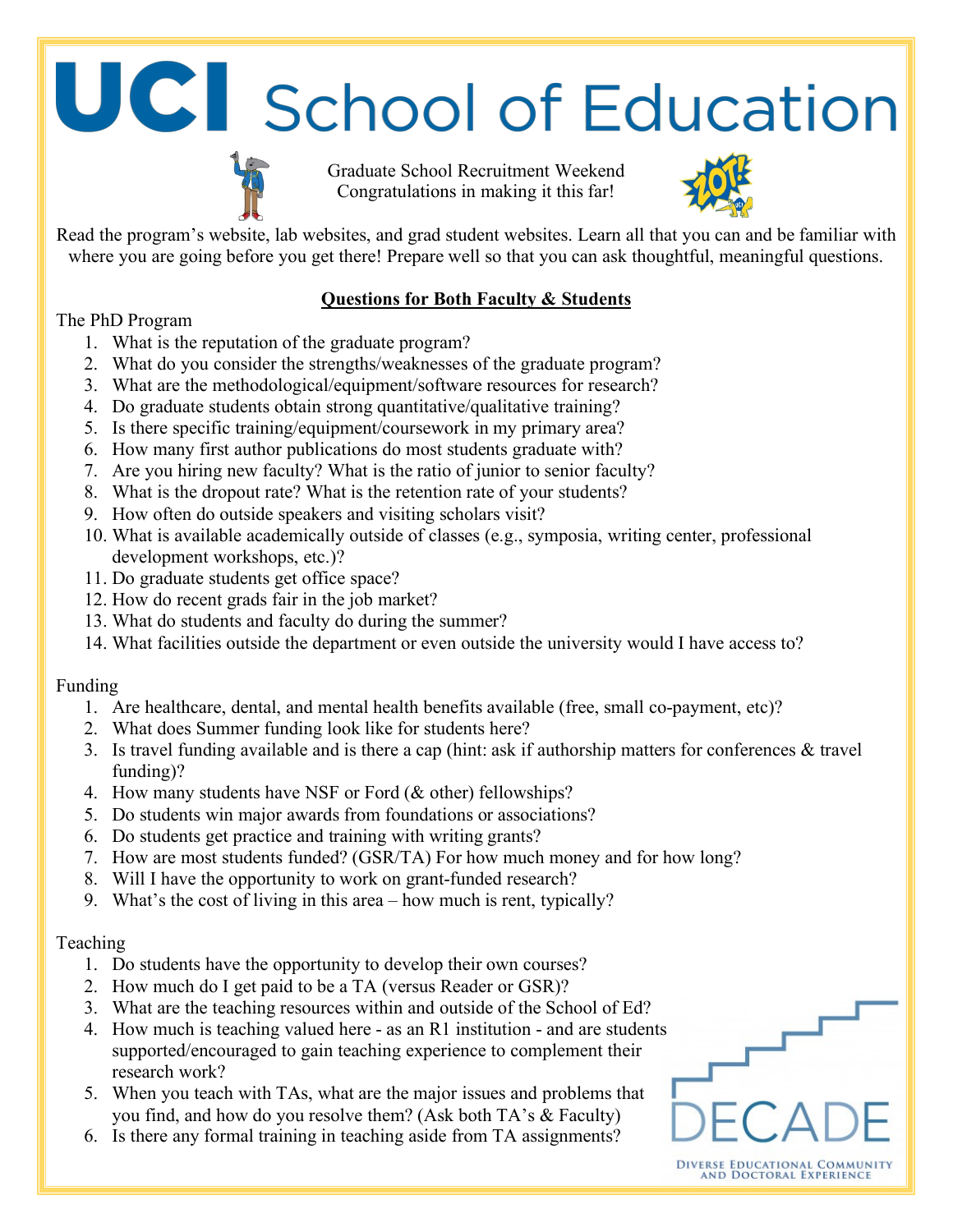### Social Life

- 1. Do students get together socially?
- 2. How friendly is the program atmosphere?
- 3. How supportive or competitive are students here?
- 4. How do you like living in Irvine?
- 5. What do you do for fun? (Ask Faculty & Students)
- 6. What non-academic activities do students here normally engage in?
- 7. How much informal, casual interaction takes place between the faculty and the students?
- 8. I know most of my time will be spent studying and doing research, but what is the social life like here? Where do people go on Friday nights?

### Student Support

- 1. What kind of academic, personal or career counseling is available to students? (e.g., Grad Division)
- 2. Is there a mentor system amongst graduate students?
- 3. How accessible are the professors to students?
- 4. How diverse is the student body?
- 5. Are there support services or organizations for ethnic minorities, women, LGBTQ, international students, immigrant/migrant students, students with learning differences, etc.?

### **Questions for Potential Advisors and Other Faculty Members**

### Research

- 1. What are your current research projects? What stages are these projects in? What would my role be like in those research projects?
- 2. Do graduate students work on both your on-going research as well as their own more independent, but related, projects?
- 3. What lines of research do you envision working on for the next 5 years?
- 4. Are there many inter- or intra-departmental research collaborations?
- 5. How would you describe your mentoring style and expectations?
- 6. How often, in general, do you meet with your graduate students? How often do the students who make up your lab meet as a group? What are these meetings usually like?
- 7. How many graduate and undergraduate students are in your laboratory?
- 8. Are other grad students/post-docs around and able to help if the PI is unavailable?
- 9. I work on xxxx. Are you familiar with that area of work? Do you have any brief recommendations for directions I might pursue? (hint: this can help you gauge an intellectual/research match)
- 10. What is your next major project, after you finish your work on your current one?

### Expectations

- 1. Are there specific expectations that you want your students achieve (e.g., a first authored paper within the first 3 years, a conference presentation, etc.)
- 2. What should I expect to work on during my first year?
- 3. When students graduate, how many publications and conference presentations do they typically have, and what kinds of jobs do they usually get?
- 4. What do you think ABDs should do to prepare for the job market? How did you prepare for the job market?

### Curriculum/Program

- 1. What characteristics distinguish this program from others?
- 2. What is the faculty to student ratio?
- 3. Looking at the current department, what new directions do you think you'd like to see it move in in the next 5-10 years? Why?
- 4. What is the placement rate of recent alums and where are they employed?

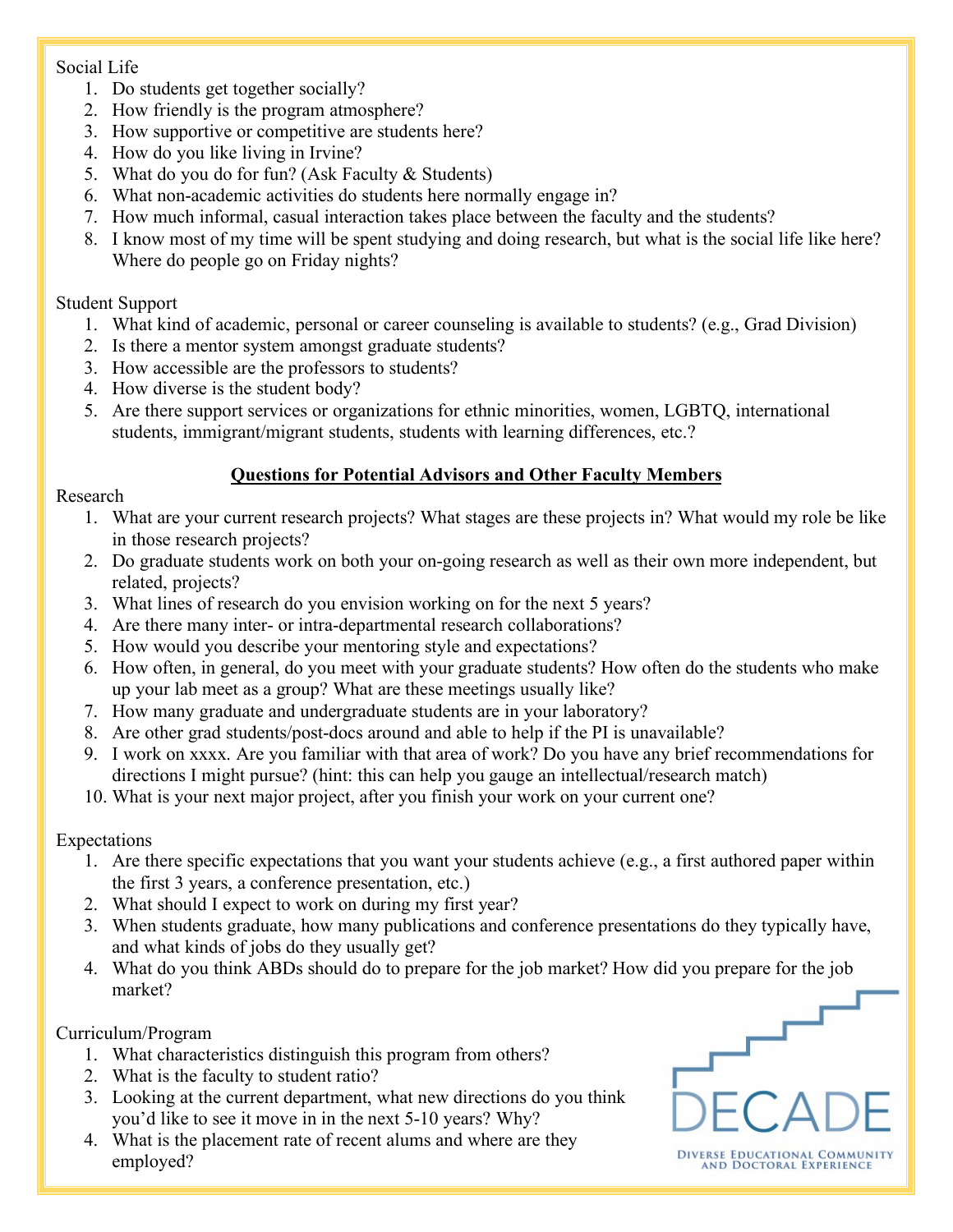### **Questions for Graduate Students**

Views of the Program

- 1. What do you consider to be the best and worst aspects of this program?
- 2. What is one thing you wish you had known or understood better before coming here?
- 3. How hard do students work?
- 4. Do most students get along well with each other and with faculty members? Why or why not?
- 5. Do students work in more than one lab?
- 6. How is the course load? Did you enjoy the classes?
- 7. Why did you decide to come to UCI?
- 8. What do you want out of graduate school?

Views of the Advisors

- 1. How much time does [your potential advisor] spend one-on-one with his/her advisees?
- 2. What is his/her mentorship style hands off or hands on?
- 3. How much feedback does he or she give on written work?
- 4. Are students treated like collaborators (or overqualified research assistants)?
- 5. How helpful and responsive is your potential advisor?
- 6. How productive are students in my potential advisor's lab?
- 7. Are students in this lab taking the lead on projects?
- 8. What is your advisor's policy regarding authorship?
- 9. If I come up with new ideas or new approaches, will faculty be willing to work with me?
- 10. What is the mentoring philosophy of my potential advisor?

### **Other**

- 1. How was your adjustment to graduate life at this University?
- 2. How was your experience as a first-year graduate student?
- 3. I noticed you worked on [\_\_\_] project (or with [\_\_] person). How did that go?
- 4. What was your role on [  $\Box$ ] project?

Some of these questions are from: http://www.unc.edu/~mjp1970/Mitch's%20Grad%20School%20Advice.pdf

http://cms.bsu.edu/-/media/WWW/DepartmentalContent/Psychology/Docs/Interview.pdf

http://neoacademic.com/2011/08/10/grad-school-preparing-for-inteviews-and-visits/

*Tip: Email us ahead of time we are here to support you! Check out twitter & blogs for great advice and other things to consider from faculty, students, and other applicants going through the same process as you!*



**P.S. The School of Education DECADE members are proud of you!**